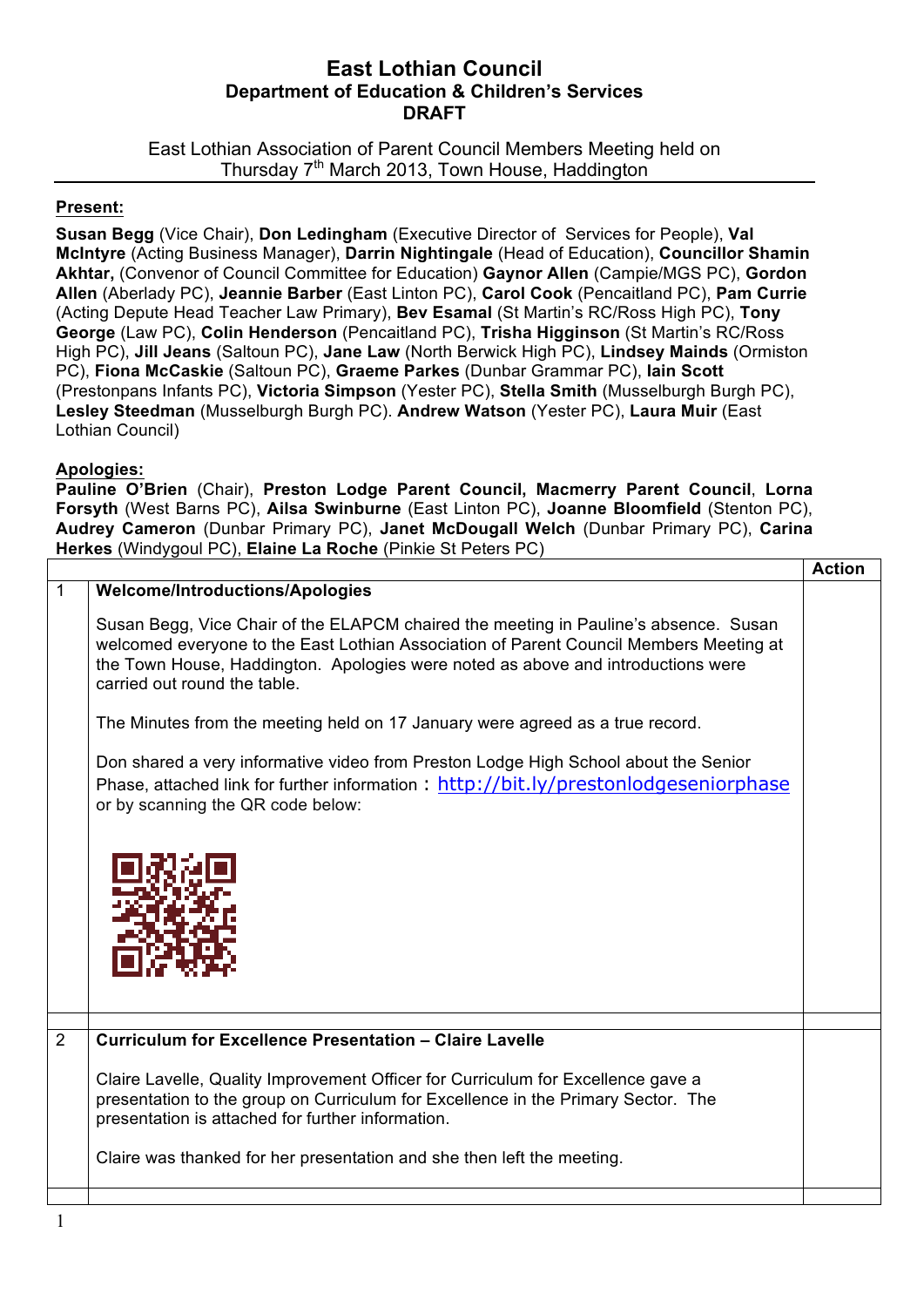| 3              | <b>Matters Arising</b>                                                                                                                                                                                                                                                                                                                                                                                                                                                                                                                                                          |  |
|----------------|---------------------------------------------------------------------------------------------------------------------------------------------------------------------------------------------------------------------------------------------------------------------------------------------------------------------------------------------------------------------------------------------------------------------------------------------------------------------------------------------------------------------------------------------------------------------------------|--|
|                | There were no matters arising.                                                                                                                                                                                                                                                                                                                                                                                                                                                                                                                                                  |  |
| $\overline{4}$ | <b>Update from Don Ledingham</b>                                                                                                                                                                                                                                                                                                                                                                                                                                                                                                                                                |  |
|                | <b>Job Swap</b><br>Don introduced Pam Currie, Acting Depute Head Teacher, Law Primary to the meeting.<br>Don offered teaching staff the idea of a job swap and Pam contacted Don some time ago to<br>arrange this. Don visited Law Primary School and taught a P1 class for a morning and Pam<br>was currently shadowing Don in his role as Executive Director.                                                                                                                                                                                                                 |  |
|                | <b>Budget</b><br>The Budget for 2013/14 was approved on 12 February, 2013.<br>Further details - discussed<br>under item 5.                                                                                                                                                                                                                                                                                                                                                                                                                                                      |  |
|                | <b>Voluntary Early Release Scheme (VERS)</b><br>Voluntary Early Release Scheme also referred to as VERS. As part of its savings and<br>efficiency programme, the Council plans to introduce a Voluntary Early Release Scheme<br>(VERS) for employees [non teaching]. The scheme is subject to approval by the Cabinet at<br>its meeting on 12 March, and will be open for a limited period only. [Post Meeting Note -<br>this was subsequent approved at the Cabinet Meeting].                                                                                                  |  |
|                | A copy of the proposed VER Scheme is available on the Council's website<br>http://www.eastlothian.gov.uk/download/meetings/id/14329/02 managing the workforce-<br>vountary early release scheme                                                                                                                                                                                                                                                                                                                                                                                 |  |
|                | Teachers are not eligible to apply to this scheme. The final decision will be made by the<br>Head of Service, Executive Director and Chief Executive.                                                                                                                                                                                                                                                                                                                                                                                                                           |  |
|                | <b>Cashless Catering</b><br>An update was requested on the Cashless Catering Scheme in Primary Schools. It was<br>agreed this would be carried over to the next meeting.                                                                                                                                                                                                                                                                                                                                                                                                        |  |
|                | <b>Therapeutic Counselling Service</b><br>The funding has been agreed as part of the Budget for the therapeutic counselling service to<br>continue, with an additional funding allocation of £50,000. As with all high value contracts,<br>a tendering process will require to be carried out by the Council's Procurement Team.                                                                                                                                                                                                                                                |  |
|                | It was agreed that 2 Parent representatives would be invited to participate in the<br>stakeholders group to discuss the needs of the service and finalise the Specification. The<br>provisional meeting dates that have been arranged for the Stakeholder Group will take place<br>on 15 <sup>th</sup> and 20 <sup>th</sup> March. An email will be sent to all Parent Council inviting notes of interest.<br>Due to the tight turnaround we will require to reduce the times scales that were previously<br>agreed in relation to parental representation on strategic groups. |  |
|                | Post Meeting Note - Unfortunately the two representatives who sat on the Place2Be<br>Stakeholder Group are not eligible to participate in this process.                                                                                                                                                                                                                                                                                                                                                                                                                         |  |
| 5              | <b>Update from Darrin Nightingale, Head of Education</b>                                                                                                                                                                                                                                                                                                                                                                                                                                                                                                                        |  |
|                | Darrin gave a brief summary of what he had been doing since the last meeting. He has<br>made a commitment to Head Teachers that he will inform them of any developments in the<br>first instance, and thereafter parents will be informed, as appropriate.                                                                                                                                                                                                                                                                                                                      |  |
|                |                                                                                                                                                                                                                                                                                                                                                                                                                                                                                                                                                                                 |  |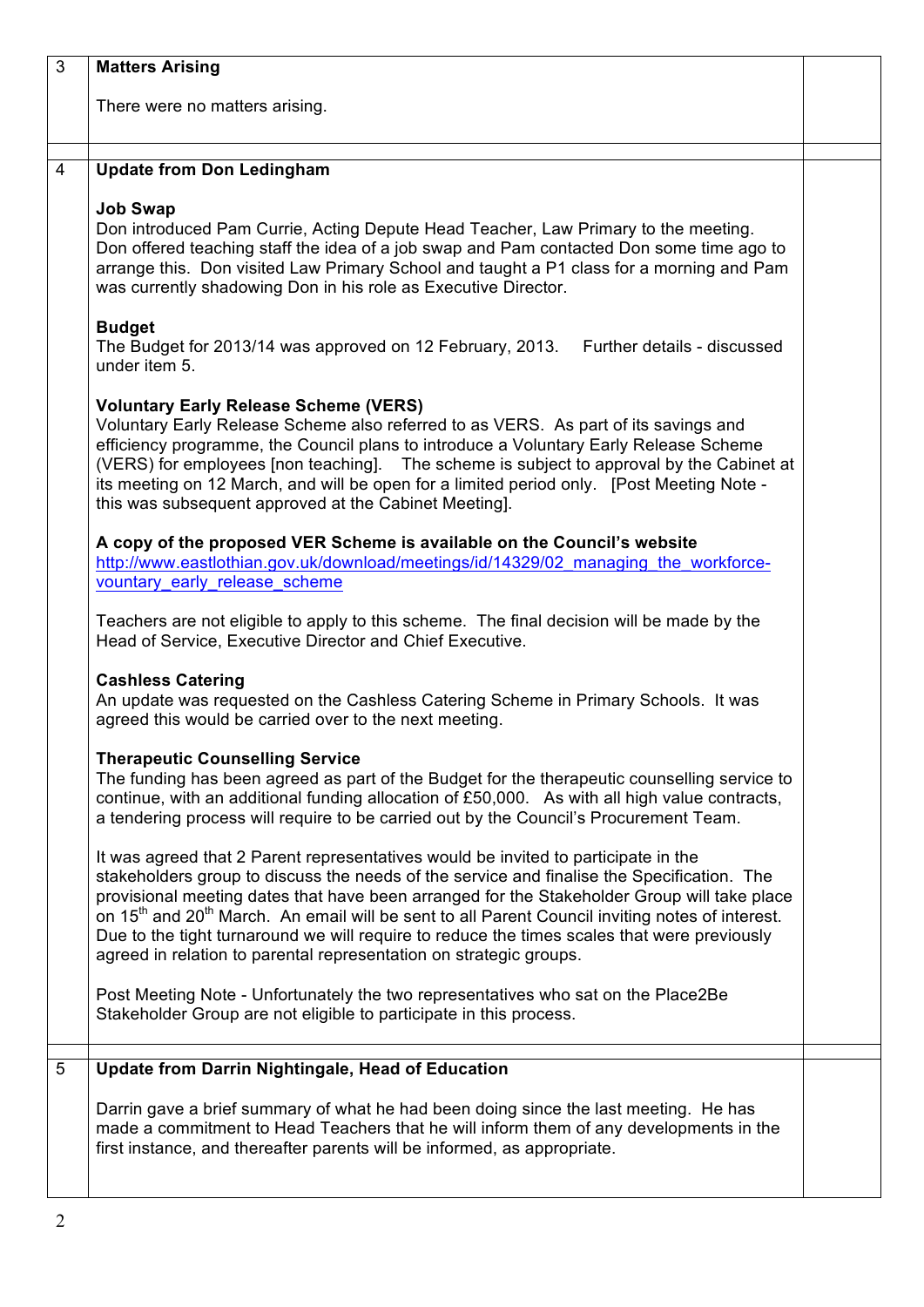|                | <b>Budget</b><br>The 3 year Budget was agreed at the Council meeting on 12 February 2013. A summary of<br>the figures was discussed:<br>Primary Schools must save a total of £50,000 a year for the next 3 years.<br>Secondary Schools must save a total of £90,000 a year for the next 3 years with an<br>additional saving of £150,000 in year 2.<br>The total annual budget allocation for Primary Schools amounts to approximately £20million.<br>With the Secondary Schools having an annual budget allocation of approximately<br>£24million.<br>The additional support for learning budget is approximately £7,853,984.<br><b>Primary Management Review</b><br>Darrin informed the meeting that the Primary Management Review is currently taking place.<br>The six Head Teachers from the Nursery/Primary Executive Group, Colleagues from HR<br>and Finance are looking at management structures across East Lothian.<br><b>Head Teacher Meetings</b><br>Richard Parker, Education Services Manager has been meeting with every Primary Head<br>Teacher to look at staff requirements for the next session.<br><b>Supply Teachers</b><br>There is currently a national problem of securing Supply Teachers, East Lothian has 225<br>teachers on their Supply list but only 71 are active. Darrin is working with colleagues in the<br>department, HR colleagues, Head Teachers and the Unions on this to identify a solution.<br><b>School Rolls</b><br>A discussion took place regarding the increasing school roll in East Lothian, which is one of<br>the fastest growing in Scotland. Figures are looked at 10 years in advance with a number of |  |
|----------------|---------------------------------------------------------------------------------------------------------------------------------------------------------------------------------------------------------------------------------------------------------------------------------------------------------------------------------------------------------------------------------------------------------------------------------------------------------------------------------------------------------------------------------------------------------------------------------------------------------------------------------------------------------------------------------------------------------------------------------------------------------------------------------------------------------------------------------------------------------------------------------------------------------------------------------------------------------------------------------------------------------------------------------------------------------------------------------------------------------------------------------------------------------------------------------------------------------------------------------------------------------------------------------------------------------------------------------------------------------------------------------------------------------------------------------------------------------------------------------------------------------------------------------------------------------------------------------------------------------------------------------------------------------------|--|
|                | factors to consider such as birth rates, migration and new house builds. School rolls will be<br>more certain towards the start of the term.<br><b>Head Teacher Recruitment</b><br>A discussion took place regarding the current Head Teacher vacancies and the challenges<br>experienced in filling these posts. It was noted that this was a national issue. East Lothian<br>currently run leadership courses and also fund promoted staff to undertake the Scottish<br>Qualification for Headship in an attempt to develop future leaders. Since August 2012, we<br>will have recruited 18 new Primary Head Teachers and two Secondary Head Teachers<br>which relates to over 50% of our Primary Schools and one third of our Secondary Schools<br>having new Head Teachers, in the current session.                                                                                                                                                                                                                                                                                                                                                                                                                                                                                                                                                                                                                                                                                                                                                                                                                                                       |  |
| $\overline{6}$ | <b>National Parent Forum</b><br>Carol Snow was not in attendance at the meeting, no updates or information had been<br>received from Carol since the meeting. It was agreed that Val McIntyre/Pauline O'Brien will<br>make contact with Carol.                                                                                                                                                                                                                                                                                                                                                                                                                                                                                                                                                                                                                                                                                                                                                                                                                                                                                                                                                                                                                                                                                                                                                                                                                                                                                                                                                                                                                |  |
| $\overline{7}$ | <b>Update from Val McIntyre</b>                                                                                                                                                                                                                                                                                                                                                                                                                                                                                                                                                                                                                                                                                                                                                                                                                                                                                                                                                                                                                                                                                                                                                                                                                                                                                                                                                                                                                                                                                                                                                                                                                               |  |
|                | <b>Informal Chairs Meeting</b><br>The next Informal Chairs Meeting will take place on Tuesday 23 <sup>rd</sup> April at Knox Academy.<br>Information will be sent to all Parent Councils.<br><b>Clerk Claim Forms</b>                                                                                                                                                                                                                                                                                                                                                                                                                                                                                                                                                                                                                                                                                                                                                                                                                                                                                                                                                                                                                                                                                                                                                                                                                                                                                                                                                                                                                                         |  |
|                | With the end of the financial year approaching reminders have been sent to clerks to send<br>their claim forms in for payment by the end of the financial year.                                                                                                                                                                                                                                                                                                                                                                                                                                                                                                                                                                                                                                                                                                                                                                                                                                                                                                                                                                                                                                                                                                                                                                                                                                                                                                                                                                                                                                                                                               |  |